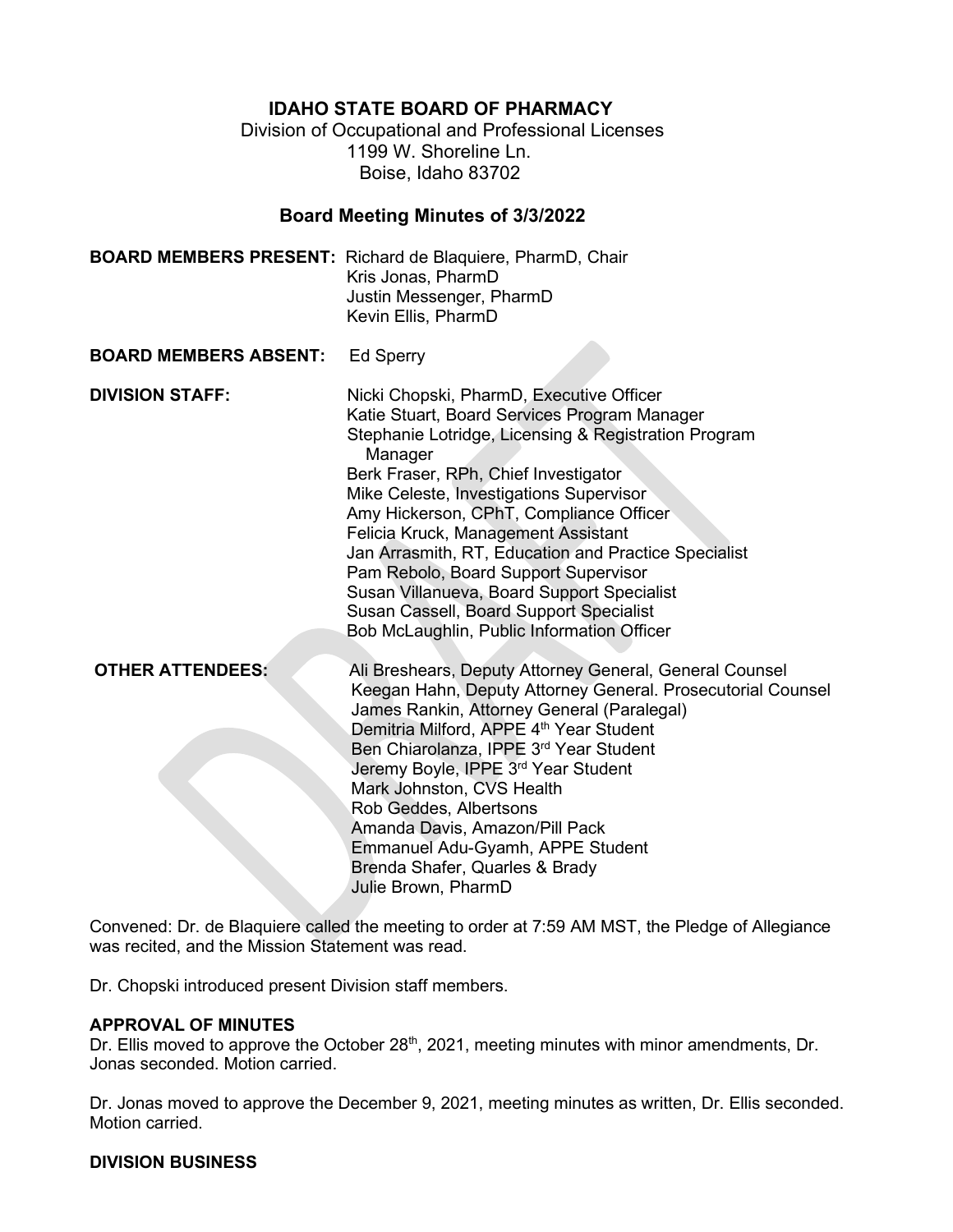# **Division Update**

Dr. Chopski reported about the progress with Building 4, she stated the move is still scheduled for June  $30<sup>th</sup>$ 

Dr. Chopski also discussed the pending Request for Proposal (RFP) for the new Division licensing system. The Joint Finance Appropriations Committee will set the budget on March 7.

Ms. Stuart gave an update on the Pharmacist Recovery Network (PRN) RFP. She stated there is an Invitation to Negotiate (ITN) process that will allow bidders to negotiate with the state. The hope is for a new contract to be in place by July 1, 2022.

Dr. Chopski gave an update on the Chambers Case. The Supreme Court will hear arguments on May 11, 2022.

Dr. Chopski also stated that the FDA has withdrawn the current Memorandum of Understanding (MOU) related to compounded products while it enters the rulemaking process. All activities and limitations related to the MOU will be suspended for the duration of rulemaking.

Dr. Chopski gave a summary of which Boards will be going through Zero-Based Regulation (ZBR), and what is involved for that process. The Board of Pharmacy will not be doing ZBR until 2024.

## **Financial Update**

Dr. Chopski stated that there is no financial report at this time, but did present a FAQ from the Finance department, which answers the most common questions Board Members have.

## **LEGISLATIVE UPDATE**

Dr. Chopski presented the legislative update.

# **Rules Update**

As of Feb 3, 2022, all the rule dockets have passed both the House and the Senate.

Agency Legislation Update:

Senate Bill 1245 removes discrepancies in definitions between statute and the administrative rules of the Board of Pharmacy. This has passed the Senate and yesterday was approved with a "do pass" recommendation in the House committee. Dr. Chopski pointed out to the Board that this may result in some minor clean-up of the rules to remove unnecessary duplication.

Senate Bill 1246 is the annual alignment of scheduled controlled substances with the DEA, including placing synthetic opioids in Schedule I, an opiate in schedule II, multiple substances in Schedule IV and an anticonvulsant substance in Schedule V. This has passed the Senate and yesterday was approved with a "do pass" recommendation in the House committee.

Senate Bill 1233 allows Division staff to share investigatory information regarding licensees with other boards and commissions to create efficiency within Division investigations. This was held in Committee and on 2/10/22 was reintroduced as SB 1297. At this time, it is being held in Committee.

## **Non-Agency Legislation Update**

Dr. Chopski gave an update on the following House bills that are relevant to the Board of Pharmacy:

House Bill 446- This legislation amends the definitions of "marijuana" and "tetrahydrocannabinols" under the state's Uniform Controlled Substance Act to exclude nabiximols in a drug product form approved by the Food and Drug Administration (FDA). This bill has passed the House and the Senate.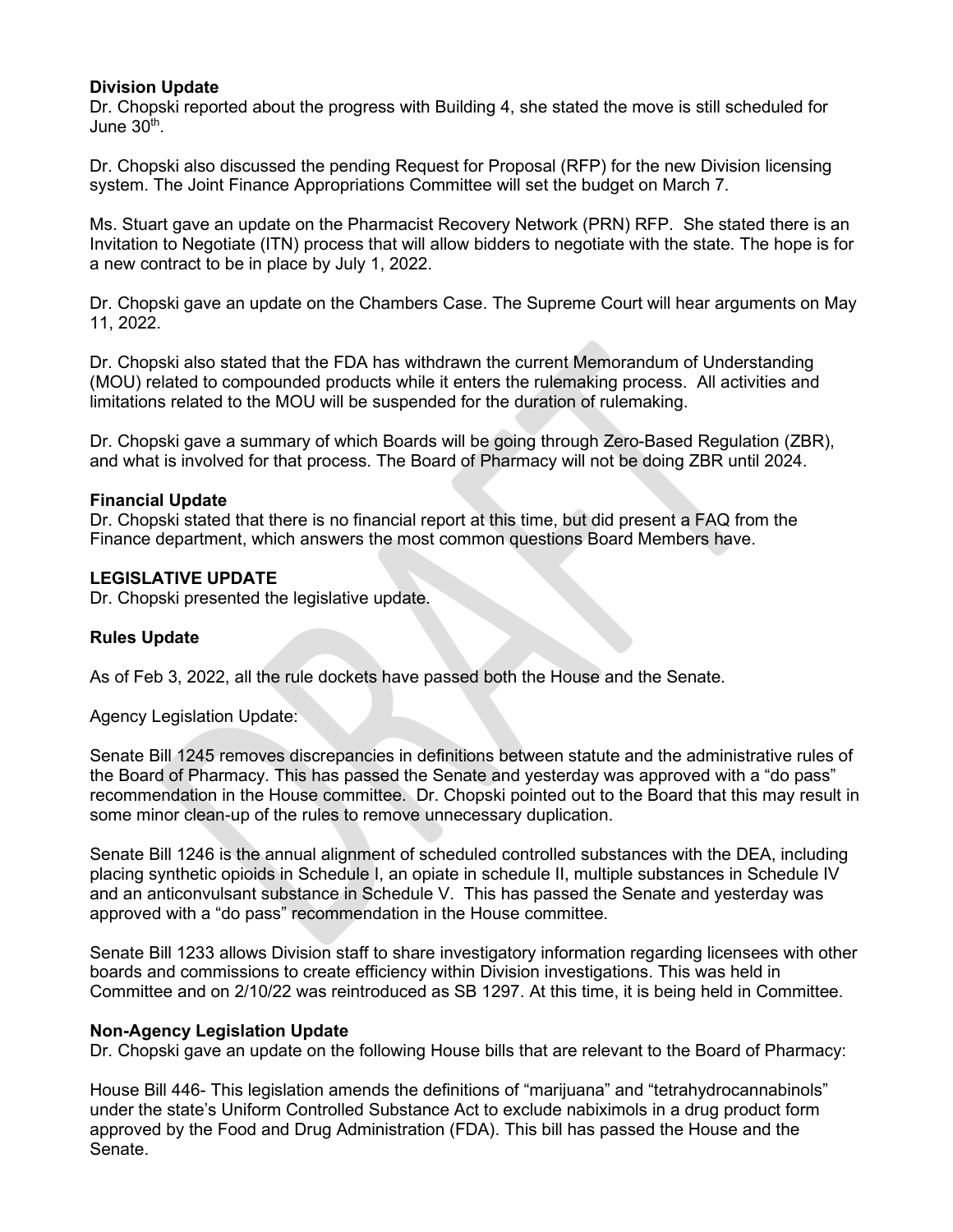House Bill 562- This legislation consolidates drug outlet (pharmacy) registrations for simplification and consistency. This simplifies registrations into 2 categories, resident, and non-resident. This has passed the House and will go to the Senate later this week. Dr. Jonas raised a question about the transition for licensees. Dr. Chopski stated that there will be no license number changes for prior licensees.

House Bill 612- This legislation allows an Idaho licensing authority to consider and grant a request for the expungement of disciplinary action previously imposed on a person's occupational license. This has passed the House. It was held in the Senate for an amendment.

House Bill 613- This legislation is intended to amend Section 67, Idaho Code, by adding Chapter 97. The chapter will define terms and provide certain licensing protection for physicians, physicians assistants, nurses, and pharmacists. Furthermore, vaccination records shall not form any basis for occupational licensing purposes. This bill is currently awaiting a hearing in the House Health & Welfare Committee.

Senate Bill 1328- This legislation amends Chapter 57, the Idaho Telehealth Access Act, to expand the use of asynchronous technology in delivering healthcare services through telehealth. Currently, this is waiting for a committee hearing.

Senate Bill 1326- This legislation transitions the regulatory authority, duties, and staff responsible for licensing and inspecting eighteen (18) types of healthcare facilities and agency types within Idaho from the Division of Licensing and Certification (L&C) in the Department of Health and Welfare to the Division of Occupational and Professional Licenses (DOPL). This has been heard in the Senate but is being held in committee at this time.

House Bill 658- This legislation provides legal protection from discovery or disclosure for certain persons and entities to carry out the death penalty.

## **BOARD BUSINESS**

Dr. Chopski talked about the APhA/NABP Survey. They created an online algorithm in a survey that measures the wellbeing of the people who take the survey. It is grouped by state and district. It sheds additional light on many issues pharmacists, technicians and pharmacy owners are currently facing, regarding staffing, job satisfaction and challenges they face on the job. The Board mentioned they would continue to monitor these surveys.

The Board reviewed a letter of concern they received from Dr. Higgins, PharmD, owner of Medical Clinic Pharmacy. They also reviewed many supplemental surveys, limited studies available, the actions of other state boards and news items compiled by Dr. de Blaquiere and Demitria Milford regarding pharmacy closures, staffing shortages, workplace safety conditions, breaks, and errors. The Board discussed what other states were doing to combat the increasing concerns of these subjects.

Dr. de Blaquiere talked about the relationship between workplace safety and errors. The Board had an in-depth discussion providing direction to staff as to how to respond to errors and complaints. They determined that there are many contributing factors. Rob Geddes of Albertsons, provided information about what approaches other states are taking related to performance metrics, errors and the number of technicians allowed in the pharmacy. Dr. Chopski mentioned the Culture of Safety and discussed the Board's ongoing efforts to seek alternative options for errors other than fines and discipline. The Board acknowledged that it is unlikely that they will be able to regulate or fine their way out of the dilemma and will continue to work on ideas for a solution.

The Board summarized its discussion by giving the staff direction on how to determine the appropriate way to handle complaints and when or if to use CAPs under its delegated authority. Factors included, type of complaint, severity, or if it was a violation of law. They discussed levels of action, including, taking no action, issuing a letter of concern, engaging in a CAP, and including a hearing if necessary.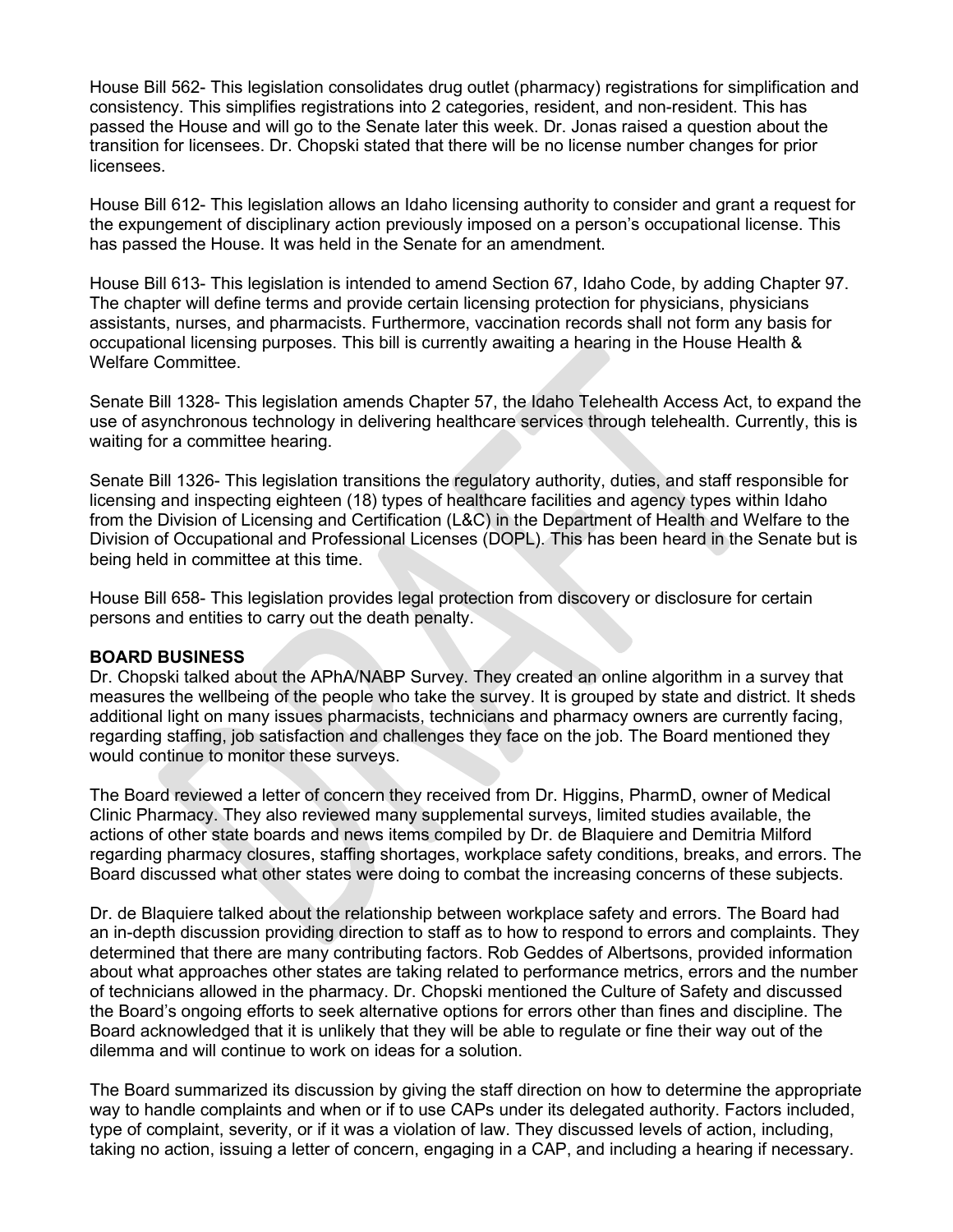The Board also discussed providing communication to licensees concerning staffing issues, rolling blackouts, and tools to help workflow, as well as Board rules vs company policies. The Board supported hosting additional conversation with industry at future Board meetings.

## **PUBLIC COMMENT**

Mark Johnston, CVS Health, commented that Idaho has already taken steps to implement staffing solutions, central processing/fill, and expanded technician duties.

## **EXPUNGEMENT**

Dr. Brown appeared before the Board to request that discipline on her record be expunged. Following her testimony and follow-up questions by the Board, Dr. Jonas moved to expunge disciplinary action from her license. Dr. Ellis seconded. Motioned carried.

## **BOARD BUSINESS Continued**

## **Travel Calendar**

Dr. Chopski reviewed her travel with the Board and, went through upcoming travel for the APhA, ISHP and NABP meetings.

Dr. Jonas moved for Dr. de Blaquiere to be the delegate at the NABP annual meeting, with herself being the alternate. Dr. Ellis seconded. Motion carried.

## **APPEARANCES**

Case #22-086- Dr. Chester Dudzik appeared before the Board to request approval of his application for licensure. After review of the documents and discussion with the applicant, Dr. Messenger moved to approve Dr. Dudzik's application. Dr. Jonas seconded. Motion carried.

Case #22-030- Dr. Jonas moved to accept the facts in the administrative complaint and revoke Dr. Otteson's license, adding in the future if he reapplies, he must pay the initial fines plus investigative costs, complete all CE's, with an additional \$2000.00 fine, plus additional investigative costs added. Dr. Messenger seconded. Motion carried.

Case #21-087- Patient Direct Rx– Item vacated as Board received a voluntary surrender just prior to the meeting.

Case #21-124- Sawtooth Compounding Pharmacy– Item vacated as Board received a voluntary surrender just prior to the meeting.

## **Finding of Facts and Conclusion of Law Review**

Dr. Jonas moved to accept the Findings of Fact, Conclusions of Law, and Recommended Order of the Hearing Officer to deny the reinstatement application of Kenneth Lowther. Dr. Ellis seconded. Motion carried.

## **CONSENT AGENDA: Stipulation and Orders**

Dr. Jonas moved to approve all the Stipulations & Orders on the consent agenda, as is written with no changes. Dr. Messenger seconded. Motion carried.

## **CONSENT AGENDA**

The Board reviewed the Consent Agenda. Dr. Jonas moved to approve the Consent Agenda. Dr. Ellis seconded. Motion carried.

## **PUBLIC COMMENT**

Dr. Jennifer Adams of ISU College of Pharmacy thanked Dr. Chopski and Dr. Frost for their help with the Pharmacy Law class.

## **ADJOURN**